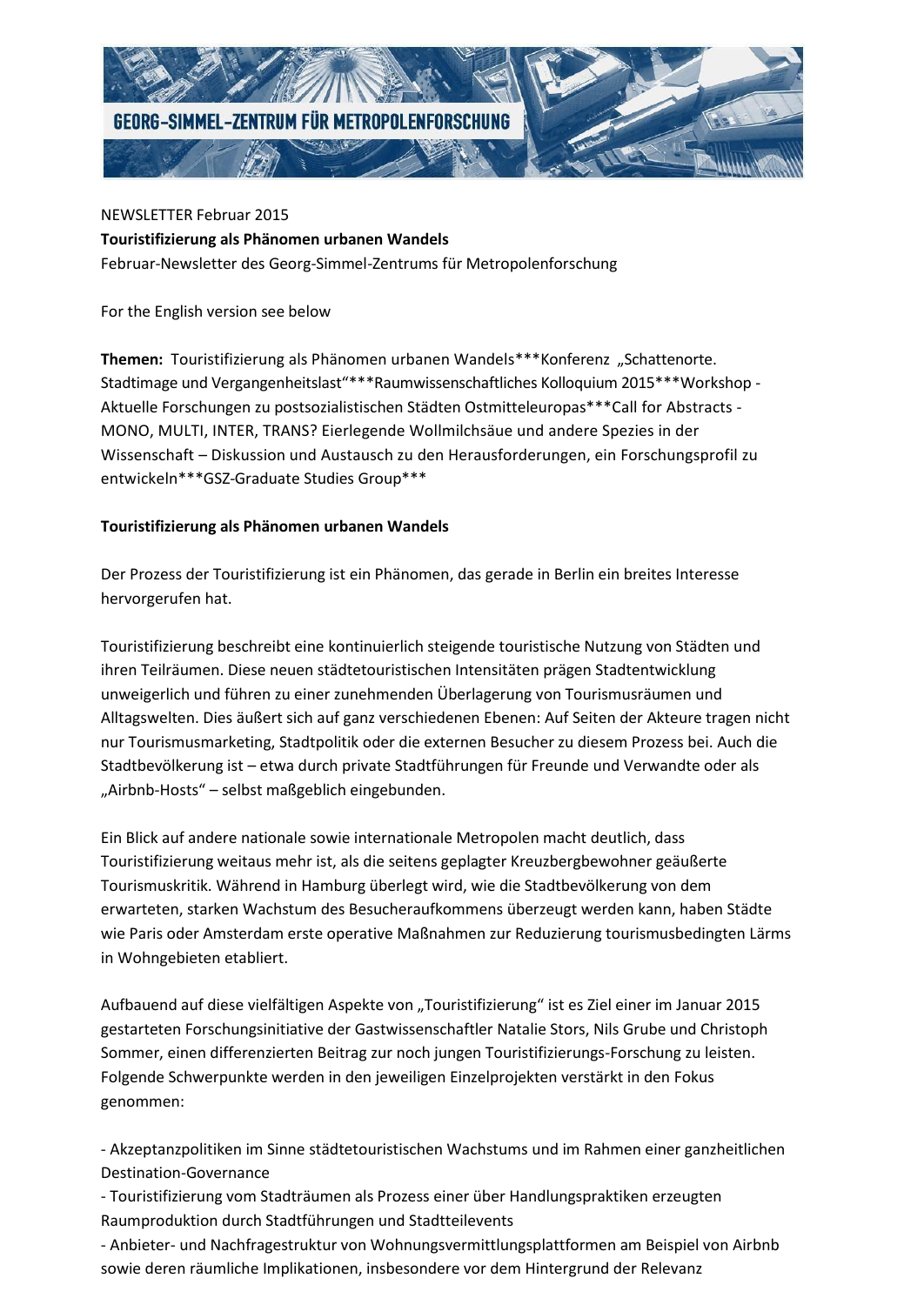Bei Fragen und Anregungen zu dieser Forschungsinitiative wenden Sie sich gern an [bueroleitung-gsz@hu-berlin.de.](mailto:bueroleitung-gsz@hu-berlin.de)

-----------

#### **Konferenz "Schattenorte. Stadtimage und Vergangenheitslast": 12.02.-13.02.2015.**

Das Zentrum für Zeithistorische Forschung Potsdam veranstaltet eine Tagung, die sich mit der Biographie und dem Image von Städten auseinandersetzt. Dabei wird es um den Umgang mit Geschichte sowie dessen Wirkung auf den Tourismus gehen. Veranstaltungsort ist das Potsdam Museum - Forum für Kunst und Geschichte, Am Alten Markt 9 in 14467 Potsdam. Das vollständige Programm und weitere Informationen finden Sie hier: [http://www.zzf](http://www.zzf-pdm.de/site/316/default.aspx#Schattenorte)[pdm.de/site/316/default.aspx#Schattenorte.](http://www.zzf-pdm.de/site/316/default.aspx#Schattenorte)

## -----------

## **Raumwissenschaftliches Kolloquium 2015: Leben in der Stadt der Zukunft: miteinander, bezahlbar und grün?** 19.02.2015.

Das Raumwissenschaftliche Kolloquium 2015 des Leibniz-Instituts für Regionalentwicklung und Strukturplanung (IRS) beschäftigt sich mit der Vereinbarkeit ökologisch nachhaltiger sowie integrierender und einen sozialen Ausgleich schaffenden Stadtplanung. <http://www.irs-net.de/aktuelles/veranstaltungen/detail.php?id=227> -----------

# **Workshop - Aktuelle Forschungen zu postsozialistischen Städten Ostmitteleuropas:**

**Transformation öffentlicher urbaner Räume Nach 1989 - Akteure, Praxen und Strategien**, 03.03.- 04.03.2015. Das Herder-Institut für historische Ostmitteleuropaforschung lädt zum Workshop

"Postsozialistische Städte Ostmitteleuropas: Transformation öffentlicher urbaner Räume nach 1989" ein. Hier sollen Transformationsprozesse und die Entwicklung des Verständnisses vom öffentlichen Raum in den ehemals sozialistischen Hauptstädten näher beleuchtet werden. Um Anmeldung bei Ina Alber via e-mai[l ina.alber@herder-institut.de](mailto:ina.alber@herder-institut.de) bis zum 25.02.2015 wird gebeten. [http://www.herder-institut.de/veranstaltungen-ausstellungen/workshops/2015/aktuelle](http://www.herder-institut.de/veranstaltungen-ausstellungen/workshops/2015/aktuelle-forschungen-zu-postsozialistischen-staedten-ostmitteleuropas-transformation-oeffentlicher-urbaner-raeume-nach-1989-akteure-praxen-und-strategien.html)[forschungen-zu-postsozialistischen-staedten-ostmitteleuropas-transformation-oeffentlicher](http://www.herder-institut.de/veranstaltungen-ausstellungen/workshops/2015/aktuelle-forschungen-zu-postsozialistischen-staedten-ostmitteleuropas-transformation-oeffentlicher-urbaner-raeume-nach-1989-akteure-praxen-und-strategien.html)[urbaner-raeume-nach-1989-akteure-praxen-und-strategien.html](http://www.herder-institut.de/veranstaltungen-ausstellungen/workshops/2015/aktuelle-forschungen-zu-postsozialistischen-staedten-ostmitteleuropas-transformation-oeffentlicher-urbaner-raeume-nach-1989-akteure-praxen-und-strategien.html)

-----------

# **Call for Abstracts - MONO, MULTI, INTER, TRANS? Eierlegende Wollmilchsäue und andere Spezies in der Wissenschaft – Diskussion und Austausch zu den Herausforderungen, ein Forschungsprofil zu entwickeln,** Deadline: 22.02.2015.

Die HafenCity Universität (HCU) Hamburg ruft NachwuchswissenschaftlerInnen aller Disziplinen, die zum Thema Baukunst und Metropolenforschung forschen, auf, Beiträge für die Tagung "Mono, Multi, Inter, Trans?" einzureichen. Die Tagung soll als interdisziplinäre Dialogplattform dienen und zu Diskussion und Austausch der verschiedenen Disziplinen anregen.

Weitere Informationen finden Sie unte[r https://www.hcu-hamburg.de/research/promotion](https://www.hcu-hamburg.de/research/promotion-postdoc/postdoc-und-habilitation/postdoc-projekte/mono-multi-inter-trans/)[postdoc/postdoc-und-habilitation/postdoc-projekte/mono-multi-inter-trans/.](https://www.hcu-hamburg.de/research/promotion-postdoc/postdoc-und-habilitation/postdoc-projekte/mono-multi-inter-trans/) -----------

**GSZ-Graduate Studies Group:** Die GSZ-Graduate Studies Group ist ein interdisziplinäres Diskussionsforum und bietet die Möglichkeit zum interdisziplinären Austausch im Bereich der Metropolenforschung. Gegenwärtig in Berlin lebende Postgraduierte und Doktoranden können sich bei Interesse an Marco Copercini [\(graduates@gsz.hu-berlin.de\)](mailto:graduates@gsz.hu-berlin.de) wenden. Besuchen Sie auch den GSG-Blog unter: [http://graduatesstudiesgroup.blogspot.com](http://graduatesstudiesgroup.blogspot.com/)

Bitte beachten Sie auch die Ankündigungen im englischsprachigen Teil.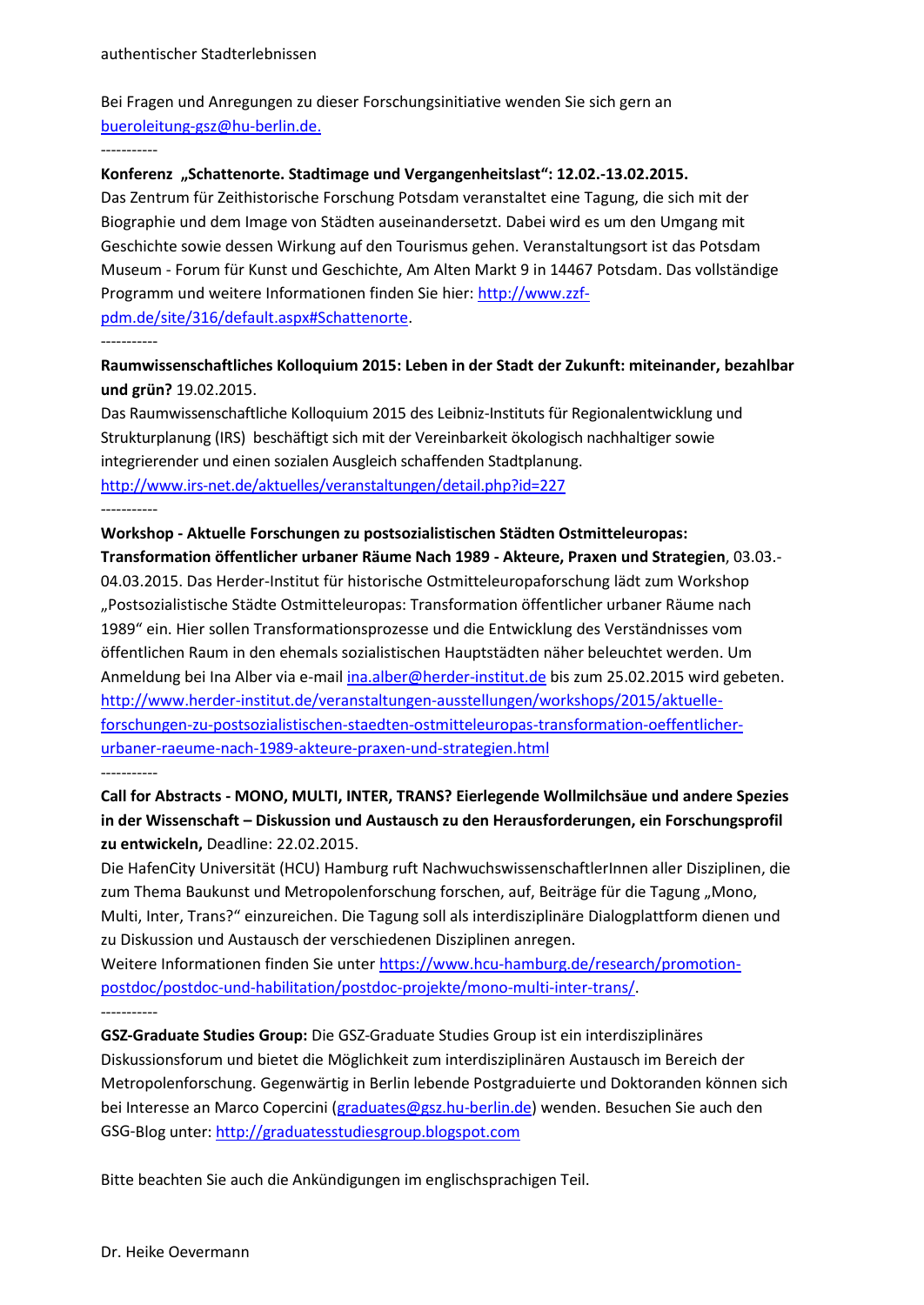Maxi Hoffmann Abonnenten: 2438 Georg-Simmel-Zentrum für Metropolenforschung Humboldt Universität zu Berlin Postadresse: Unter den Linden 6, 10099 Berlin Büro: Mohrenstraße 41, Räume 418 a-c Bürozeiten: Mi 14 - 16 Uhr Tel.: +49 30 2093-46683 Fax: +49 30 2093-46682 Email: [bueroleitung-gsz@hu-berlin.de](mailto:bueroleitung-gsz@hu-berlin.de) [www.gsz.hu-berlin.de](http://www.gsz.hu-berlin.de/)

Hinweis: Zum Austragen aus dem Newsletter senden Sie bitte eine kurze Notiz mit dem Betreff "unsubscribe gsz"a[n sympa@lists.hu-berlin.de.](mailto:sympa@lists.hu-berlin.de?subject=unsubscribe%20gsz)

Newsletter February of the Georg-Simmel Center for Metropolitan Studies (Berlin) **The Impact of Tourism as a factor in urban change**

**Topics:** \*\*\*The Impact of Tourism as a factor in urban change\*\*\*Conference "Places of Shadow. City Image and Burden of the Past"\*\*\*Colloquium of Space Research 2015: Living in the City of the Future: together, affordable and green? \*\*\* Workshop - Current Research on Post-Socialist Cities in East Central Europe: Transformations of Public Urban Spaces after 1989 – Agents, Practices and Strategies\*\*\*Call for Abstracts – MONO, MULTI, INTER, TRANS?\*\*\*GSZ-Graduate Studies Group\*\*\*

### **The Impact of Tourism as a factor in urban change**

The phenomenon of touristification has recently been evoking broad interest in Berlin.

This is characterized by continual and increasing tourist utilization of urban areas and their adjoining boroughs. Such recent city tourism invariably leads to a re-shaping of urban lifestyle development and leads to a high degree of overlap between tourist and local inhabitant "habitat".

This is being expressed at a wide range of levels. Not only commercial tour operators, local government, the tourists themselves but also the local population are becoming involved through informal sight-seeing tours, airbnb-hosts are also being integrated into this process.

Looking at other German and foreign metropolitan cities, it becomes quite clear that it is not only Kreuzberg citizens who feel plagued by tourists. This is an ongoing phenomenon.

Whilst in Hamburg the city authorities are considering attempts to convince its inhabitants to feel more positive about the expected increase in tourism, Amsterdam and Paris are considering measures to reduce noise pollution in residential areas.

Commencing in January 2015 and focusing on its various aspects, Natalie Stors, Nils Grube and Christoph Sommer have been making their refined contributions to the relatively new research area of touristification, and working on the following:

- Finding ways to enable local inhabitants to have a more positive view regarding increased tourist presence and activity. Consideration of holistic political and destination- governance solutions. - Tourist attractions contributing towards actions generating possible long term improvements for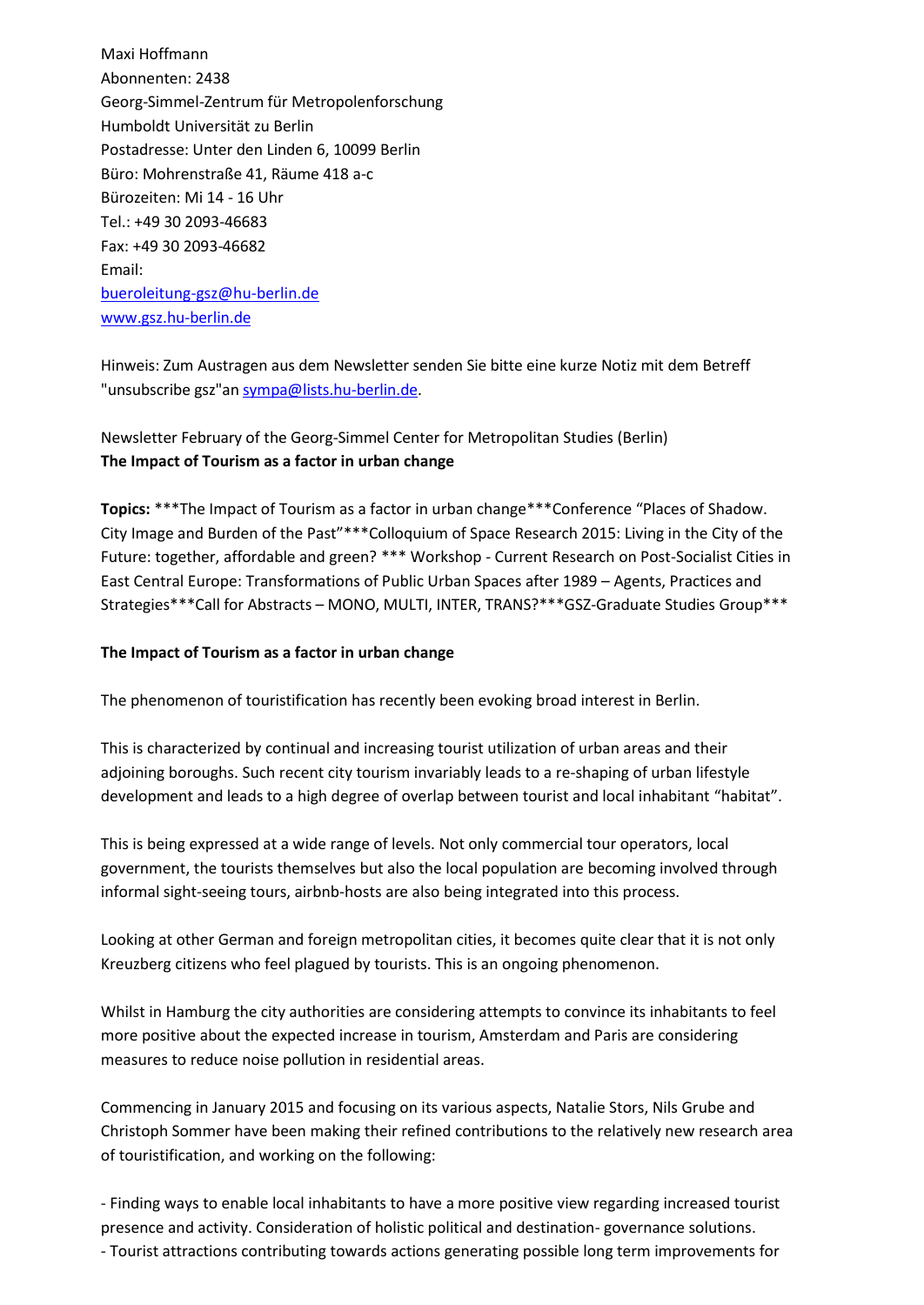local inhabitants in terms of local guided tours and events in various parts of the town. - Improved arrangements for both informal accommodation exchange and agencies with particular regard to airbnb and the spatial implications regarding authentic- city- visit- experience.

For a more detailed program please go to:<https://www.gsz.hu-berlin.de/> For any further enquiries regarding this research initiative please E-Mail : [bueroleitung-gsz@hu](mailto:bueroleitung-gsz@hu-berlin.de)[berlin.de](mailto:bueroleitung-gsz@hu-berlin.de)

----------- **Conference "Places of Shadow. City Image and Burden of the Past":** 12/02/2015 – 13/02/2015. The Center for Contemporary History Potsdam hosts this conference that aims to deal with the biography and the image of cities. Among other aspects the focus will be on the handling with history and also its effects on tourism. The event takes place at the Potsdam Museum – Forum for Art and History, Am Alten Markt 9 in 14467 Potsdam. For the complete program and further information please look at [http://www.zzf-pdm.de/site/316/default.aspx#Schattenorte.](http://www.zzf-pdm.de/site/316/default.aspx#Schattenorte) -----------

**Colloquium of Space Research 2015: Living in the City of the Future: together, affordable and green?** 19/02/2015. The Colloquium of Space Research of the Leibniz Institute for Regional Development and Structural Planning deals with the compatibility of sustainable and ecological as well as social integrating aspects of urban development.

<http://www.irs-net.de/aktuelles/veranstaltungen/detail.php?id=227> -----------

**Workshop - Current Research on Post-Socialist Cities in East Central Europe: Transformations of Public Urban Spaces after 1989 – Agents, Practices and Strategies,** 03/03/2015 – 04/03/2015. The Herder Institute for historical East-Central Europe Research invites to join the workshop "Post-Socialist Cities in East Central Europe: Transformations of Public Urban Spaces after 1989". The workshop will deal with processes of transformation and the development of an understanding of public space in the former socialist capitals. Please register at Ina Alber vie e-mai[l ina.alber@herder](mailto:ina.alber@herder-institut.de)[institut.de](mailto:ina.alber@herder-institut.de) by 25/02/2015.

[http://www.herder-institut.de/veranstaltungen-ausstellungen/workshops/2015/aktuelle](http://www.herder-institut.de/veranstaltungen-ausstellungen/workshops/2015/aktuelle-forschungen-zu-postsozialistischen-staedten-ostmitteleuropas-transformation-oeffentlicher-urbaner-raeume-nach-1989-akteure-praxen-und-strategien.html)[forschungen-zu-postsozialistischen-staedten-ostmitteleuropas-transformation-oeffentlicher](http://www.herder-institut.de/veranstaltungen-ausstellungen/workshops/2015/aktuelle-forschungen-zu-postsozialistischen-staedten-ostmitteleuropas-transformation-oeffentlicher-urbaner-raeume-nach-1989-akteure-praxen-und-strategien.html)[urbaner-raeume-nach-1989-akteure-praxen-und-strategien.html](http://www.herder-institut.de/veranstaltungen-ausstellungen/workshops/2015/aktuelle-forschungen-zu-postsozialistischen-staedten-ostmitteleuropas-transformation-oeffentlicher-urbaner-raeume-nach-1989-akteure-praxen-und-strategien.html) -----------

**Call for Abstracts – MONO, MULTI, INTER, TRANS? Jack of all trades devices and other species in Science – Discussion and Exchange about the challenges to develop a research profile,** deadline: 22/02/2015. The HafenCity University (HCU) Hamburg calls for abstracts addressing young researchers of all academic disciplines who deal with architecture and Metropolitan Studies. The conference will serve as an interdisciplinary platform that encourages discussion and exchange between the different disciplines.

Further information is available a[t https://www.hcu-hamburg.de/research/promotion](https://www.hcu-hamburg.de/research/promotion-postdoc/postdoc-und-habilitation/postdoc-projekte/mono-multi-inter-trans/)[postdoc/postdoc-und-habilitation/postdoc-projekte/mono-multi-inter-trans/.](https://www.hcu-hamburg.de/research/promotion-postdoc/postdoc-und-habilitation/postdoc-projekte/mono-multi-inter-trans/) -----------

**GSZ-Graduate Studies Group**: If you are a post-graduate student in the field of metropolitan studies, currently living in Berlin and looking for an interdisciplinary discussion in the field of urban/metropolitan studies - please contact the GSZ Graduate Studies Group. Contact: Marco Copercini [\(graduates@gsz.hu-berlin.de\)](mailto:graduates@gsz.hu-berlin.de).

Dr. Heike Oevermann Maxi Hoffmann Subscribers: 2438 Georg-Simmel-Center for Metropolitan Studies